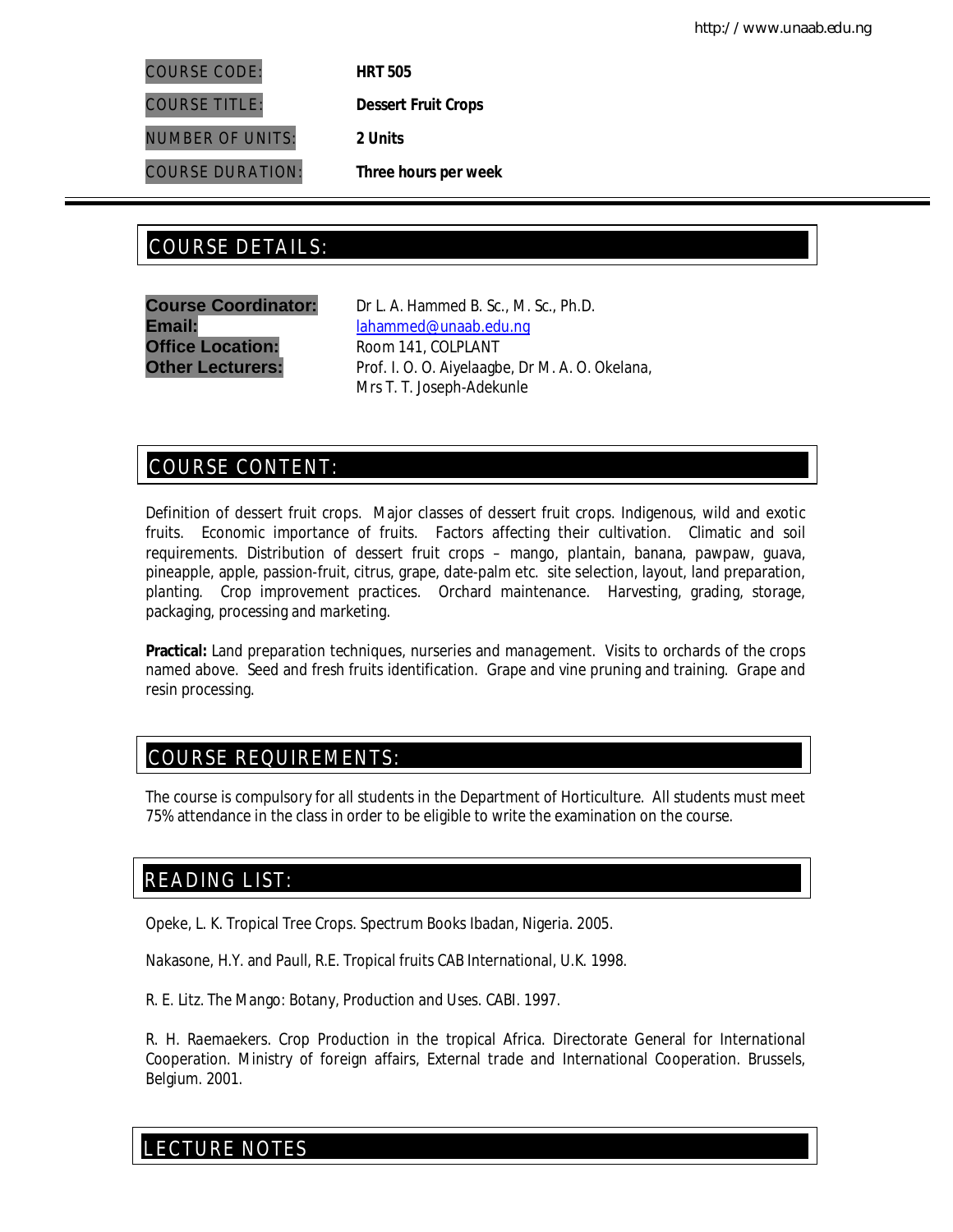## **DEFINITION OF DESSERT FRUIT CROPS**

The term fruit can have different meanings but in the botanical biology it is the ripened ovary of a flowering plant which contains seeds. However fruit as food limits the usage to those fruiits that are sweet and fleshy.

A dessert is a sweet food served as a part of a main meal or after the main meal. Dessert fruit therefore is sweet fruit served and eaten with or after a main meal.

Example include Mango, Banana, Pawpaw, Guava Pineapple,Apple, Passion fruit,Grape, Date palm e.t.c

Major Classes of Dessert fruits

## Indigenous fruits/Wild

**Indigenous fruits** are those which are native to Africa, where they have originated and evolved over centuries.

Most indigenous fruit trees generally grow wild. The fruits are harvested and eaten at home, sold at the market or processed into jams and juices to add additional value. Indigenous trees, such as marula, baobab, African plum, are mostly found wild, although some are now planted, but they all evolved in the African environment.

**Exotic fruits**, are imported from other continents, although they may now be quite commonly grown in many areas such as Citrus and Mango. Mango particularly is common across much of Africa but actually originated in southeast Asia.

## **Factors affecting cultivation of dessert fruits**

## **i) Ecological requirements**

- altitude,
- wind,
- $\div$  rainfall,
- $\triangleleft$  temperature,
- ❖ irradiation /photoperiod
- soil type

## **ii) Establishment and management practices –**

## **Papaya**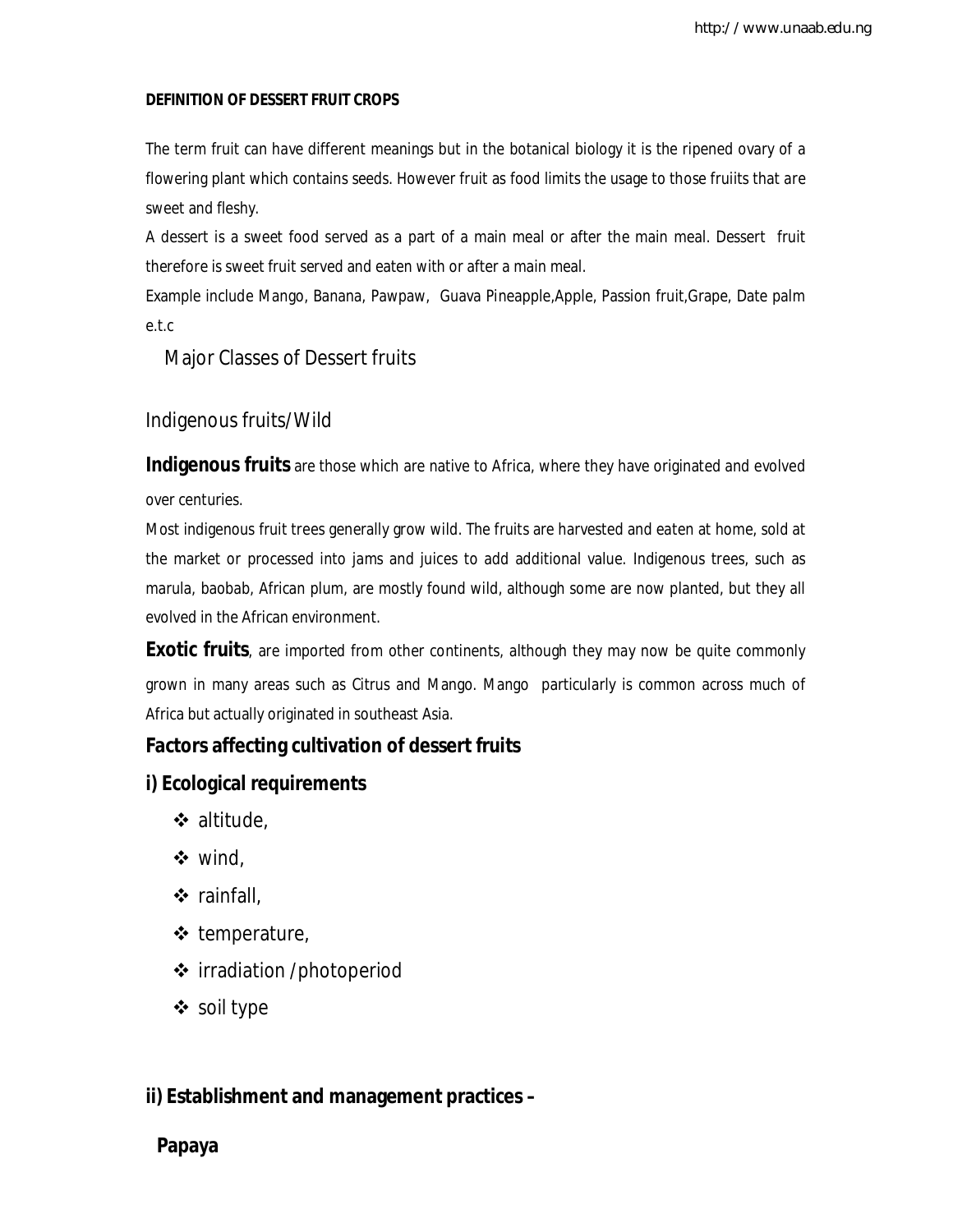Indigenous to southern Mexico, Central and South America, papaya plants are relatively short lived (1-3 years) and are easily propagated from seed.Seeedlings are spaced on the field at 2- 4m spacing. Papayas are relatively easy to grow so long as they are sited in full sun and have excellent drainage. Common throughout the tropics, papayas are small to large fruits born on the stem of upright semiherbaceous trunks. Fruit are sweet, have orange to reddish-salmon colored flesh and contain numerous small black seeds in the interior cavity. Papaya fruit is typically peeled, sliced and consumed fresh. Papaya ringspot virus can be a problem causing stunting and fruit loss; at present there is no control for this disease. Papaya fruit fly is another problem but can be overcome by placing a paper bag over developing fruit. Papaya needs light well drained soil, avoid water logged condition

Amend the soil with plenty of organic matter and fertilize often. The young fast growing plant needs regular application of N – fertilizer, deficiency of P- fertilizer results in dark green foliage. Season: year round.

## **Passion Fruit**

Native to South America, passion fruit is a vigorous vine that produces purple, yellow, or reddish colored fruit containing seeds surrounded by an orange, sweet, watery pulp. The juice is very aromatic and is commonly used to make juice or punch. Plant vines next to a fence or along a trellis in a well drained soil area with full sun. Vines begin to bear within 3-6 months of planting. Season June-Dec.

## **TOPIC: IMPROVEMENT PRACTICES IN DESSERT FRUIT CROPS**

Practices aiming at introducing, selecting or breeding of dessert crops with higher percentage of desirable traits and lower percentage of undesirable traits.

#### **Why Improving Dessert Crops?**

- **Improve on the desirable agronomic characters at the expense of undesirable ones:**
- **Production of disease- tolerant varieties:**
- **Production of crop types adapted to adverse environmental conditions:**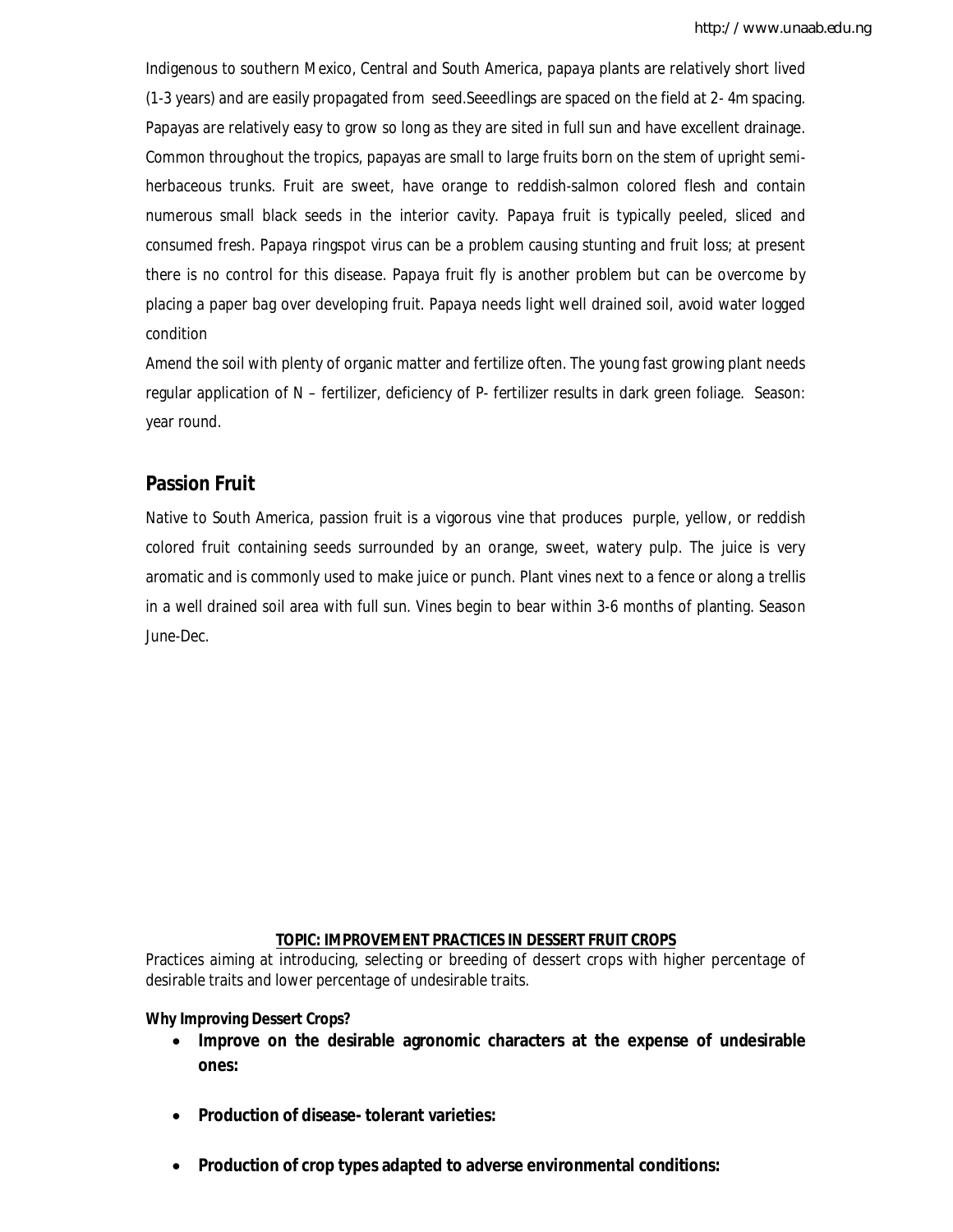- **Production of crop varieties that are higher-yielding:**
- **Production of crop varieties adapted to modern cultivation technology:**
- **Production of crops with improved quality and processing characteristics:**

## **ECONOMIC IMPORTANCE OF DESSERT FRUIT CROPS**

- Reservoir of nutrients
- Industrial raw materials
- Sources of employment
- Ecological usefulness (the root and canopy check erosion thus ameliorate climate change)
- Sources of local herbs for therapy

## $\div$  **PRINCIPLES OF CROP IMPROVEMENT**

A living cell has a nucleus inside which there are several thread-like bodies, the chromosomes. Along the chromosomes are located the unit of inheritance, the genes. It is the gene that determines the various characters of an individual.

#### **METHODS OF IMPROVING DESSERT CROPS**

#### **Introduction.**

In most parts of the world, farmers in a location only cultivate some species of particular crop that are resistant / tolerant to the prevailing infection / infestation but low-yielding. Farmers in another location may be cultivating another species of same crop which may be better in yield or quality characteristics but susceptible to the prevailing infections / infestations. Introductions of the crop's species with desired traits would bring about economic cultivation of the crop in both locations.

#### **Selection.**

This process of choosing the desired individuals for continued propagation while discouraging the propagation of unsuitable individuals is described as selection. The meiotic gamete formation and subsequent fertilization results in the production of a large number of different types of zygotes. From these pools of different individuals, the farmers make selections of individuals that will produce the best crops while discarding those that are of low productivity.

### **Cross-breeding.**

In self-pollinated crops, natural processes will continue to produce the same type of individuals, though, the number of the offspring may be much, but the desirables among them may be few.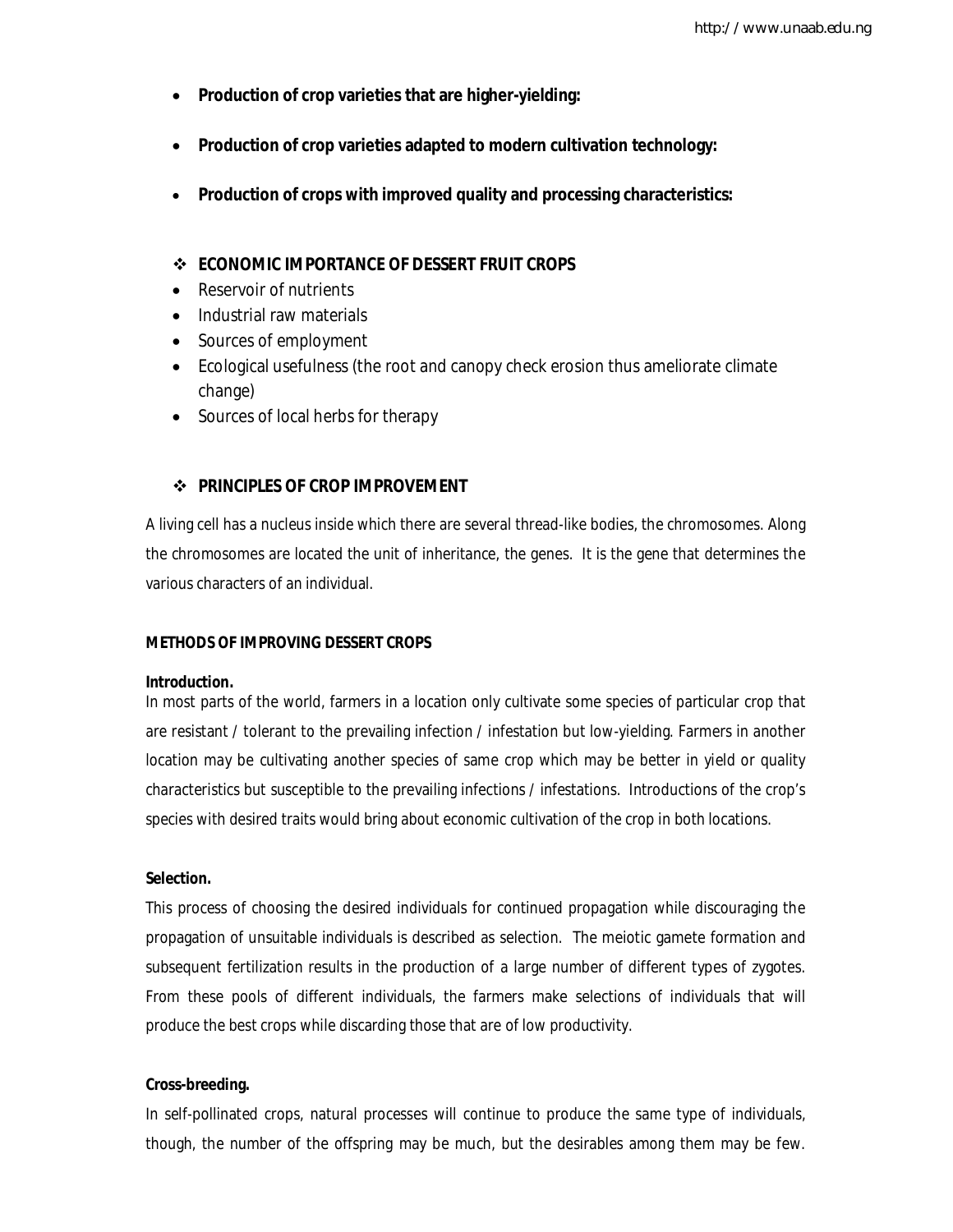Even, at times under natural pollination, the number of individuals (zygotes) produced may not be sufficient for the farmer. It is therefore desirable in crop improvement to make deliberate pollinations from certain plants to others. This phenomenon is cross-breeding.

## **Improvement of asexually propagated dessert crops.**

• Perpetuation of desirable characters.

## **Improvement of sexually propagated dessert crops.**

- Mass selection
- Pure line selection
- Back crossing
- Hybrid breeding.

#### **Comparison of an improved and an unimproved dessert crop varieties.**

- Earliness
- Sensitivity to day length
- Plant growth habit
- Fruit location
- Disease tolerance
- Yield
- Seed coat texture
- Palatability

#### **MANGO (***MANGIFERA INDICA***, L.)**

Other Varieties Include:

*M. castury M. laurina M. odorata M. gebede,* Miq.

#### **Origin:**

Mango is one of the oldest cultivated fruit trees. It probably originated from India or the Malaysian archipelago and its cultivation dates back a very long time. Mango has been cultivated in India for at least 4,000 years. Apparently, it was introduced into Africa around 10<sup>th</sup> century, by the Arabs, as far south as the Congo basin. The crop had been in West Africa since  $16<sup>th</sup>$  century through the Portuguese and the Dutch.

#### **Description**

*M. indica* (2n=40), like other *Mangifera species* mainly present in Southwest Asia and Malaysia. It belongs to the family *Anacadiaceae.* The tree can grow up to 15-20 m and its trunk diameter can reach 1.50 m.

Vegetative growth of mango is different from that of other fruit trees and its follows a distinct pattern. Each flush is followed by a distinct period of dormancy. There are several flushes per year. Flushing in mango is irregular.

When the branches have accumulated sufficient reserves, the apical bud transforms into a flora bud. This happens only to 1-year-old shoot/flush.

The fruit is a drupe suspended on a long peduncle.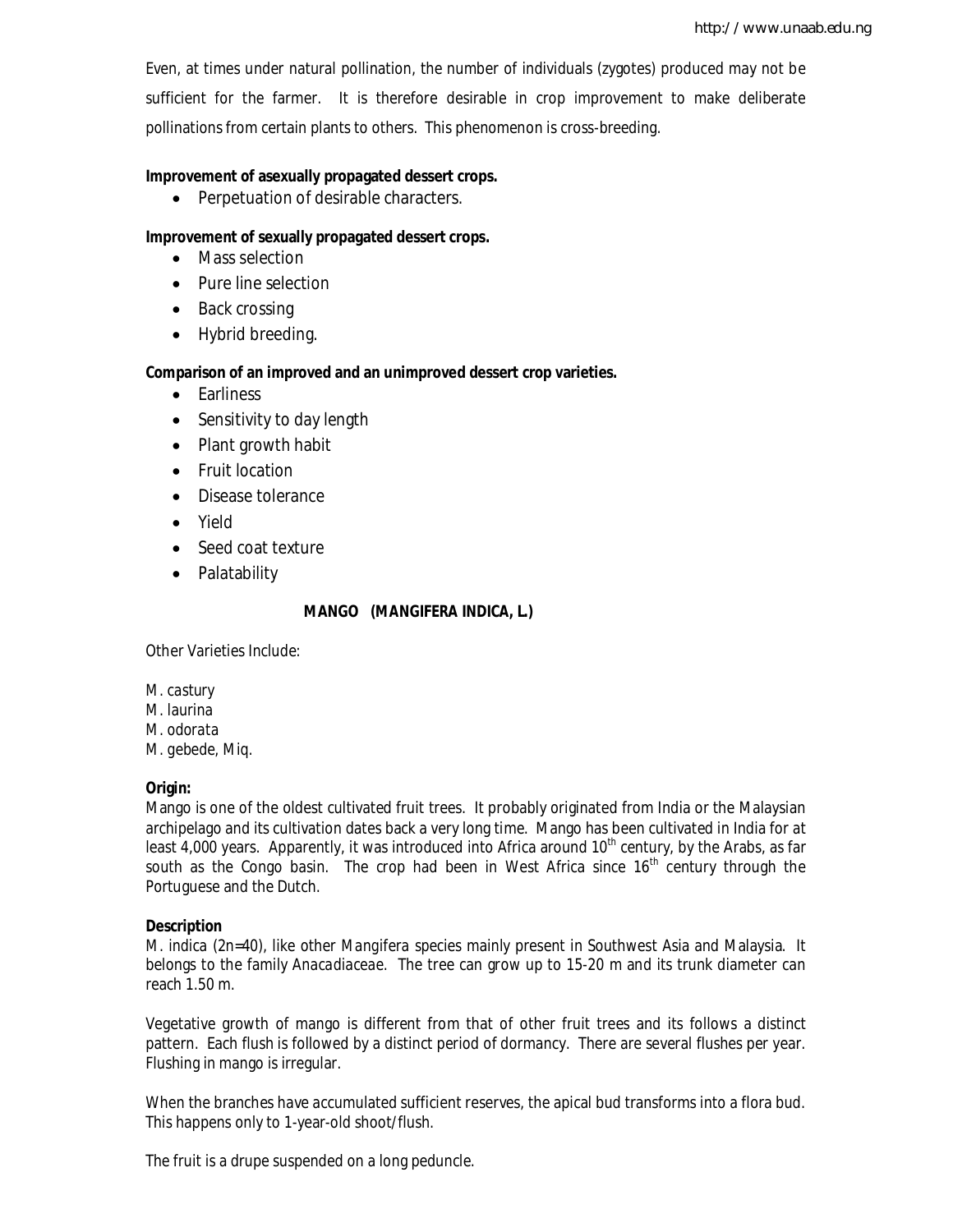## **Production Regions:**

Production of mango spread throughout the tropics, where it is grown for its fruit and as a shade and ornamental tree.

## **Environment:**

Mango grows well in tropical regions with distinct dry and wet seasons. Mango produces very well within Latitude  $2^{\circ}$ N and  $2^{\circ}$ S of the equator.

The optimal temperature is between 23 $^{\circ}$ C and 27 $^{\circ}$ C (larger internodes and leaves are indicators of optimum temperature).

If the average annual rainfall is less than 700 mm, irrigation becomes inevitable in commercial mango production. Below this average, mango can be grown in a family orchard or backyard. Mango is resistant to strong winds because of its strong tap-root system.

## **Site selection:**

The current status of vegetation and nearness to water source determine the cost of establishment and maintenance. It thrives in a wide variety of soils but, prefers deep, fairly light or medium soils. The pH must be between 5.5 and 7.5. Mango is sensitive to excess salts at very high concentrations.

## **Land preparation:**

- Traces across regrown forest
- Selective felling of trees
- Cross cutting
- Packing

## **Field layout:**

- Pegging in line with planting spacing and envisaged farming technology.
- Consideration is given to fire tracing.

#### **Propagation:**

Mango is propagated by seed (resulting in seedling) or grafting (resulting in ramets). Only the polyembryonic varieties are true-to-type (owing to the existence of nucellar embryos) and can be propagated by seeds.

#### **Sowing:**

Mango seeds (stones) are non-dormant. At the time of harvests, they are morphologically and physiologically matured.

For direct sowing on seed-bed, germination is better when the stone is hulled and the kernel extracted and sown. Sowing is done on seed-beds enriched with manure.

#### **Grafting:**

Mango is commonly propagated by side-grafting or whip and tongue grafting. The preparation of the graft is very important for its success. Many failed grafts would appear to be due to the scion's terminal but being at the wrong developmental stage.

#### **Planting:**

The best time for planting is when the rains are steady. Plant spacing and density is influenced by-

- Climate
- Soil type and depth
- Rootstock and scion vigour
- Growth habit and ultimate tree-size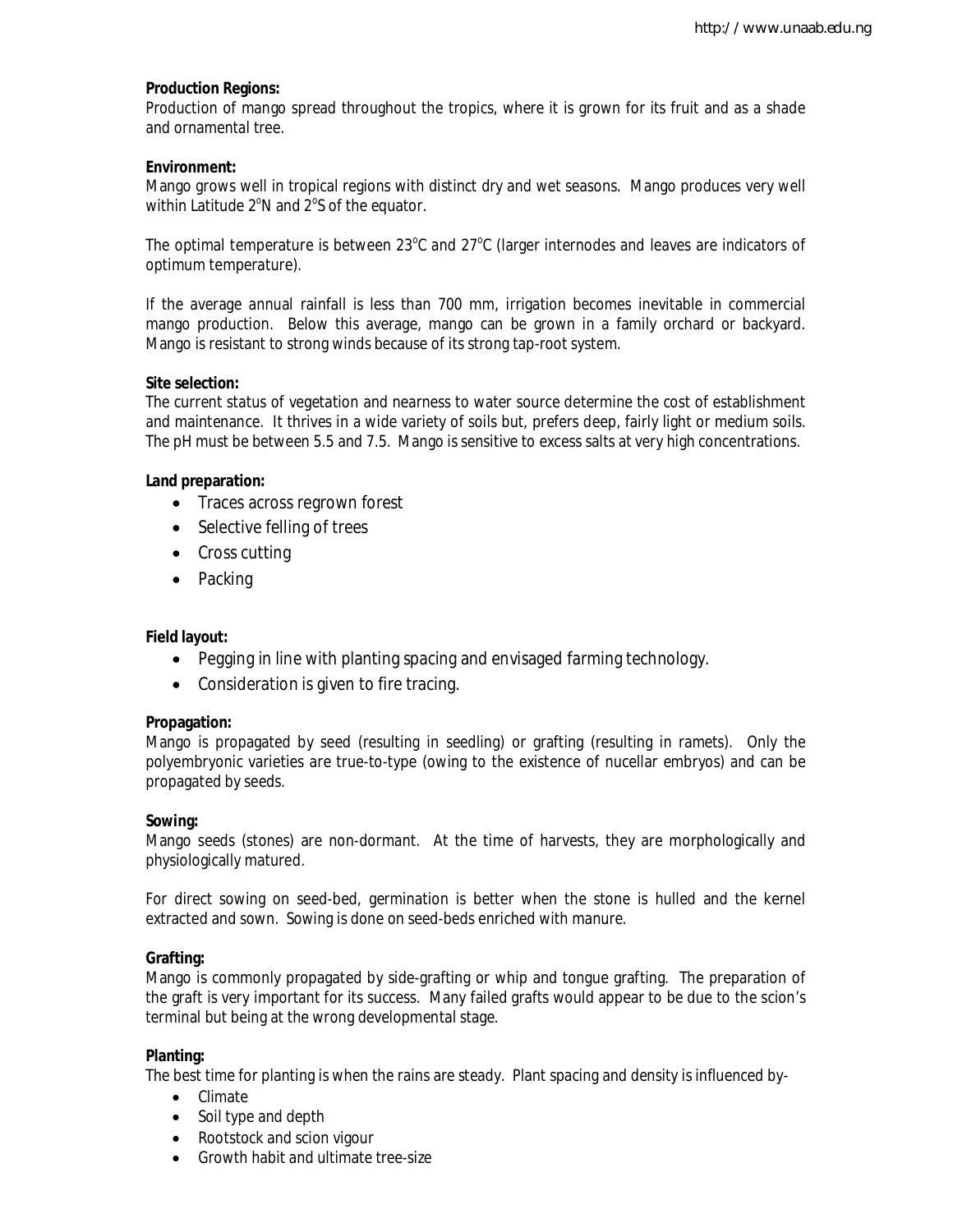Cultural practices like tree-size control practices, fertilizer and irrigation availability, current technology and necessity for orchard access by farm machinery.

The recommended spacing has been between 7 m x 7 m and 15 m x 15 m. High-density planting (HDP) (3 m x 2.5 m) has been tested with grafted trees.

#### **Other plantation management operations include**

- fertilizer application
- irrigation
- improvement of flowering

#### **Harvest:**

The best quality fruit is obtained at full maturity. The fruit left on the tree until this stage acquires the characteristics mango scent and flavour. Mango fruit for export must be harvested as soon as the green colour of the peel begins to turn.

#### **Yield:**

Yields of mango vary considerably. The crop is prone to the phenomenon of alternation, particularly in extensive cultivation. An average of  $20 - 30$  t/ha serve as a basis for productive varieties cultivation without extra irrigation, yields can range from 5 - 15t/ha.

#### **Use:**

- Mangoes rank among the best tropical fruits. They are eaten fresh, when they can be easily detached from the peduncle.
- The flesh (mesocarp) can be sliced length-wise and cross-wise. Small cubes, which detach easily on either side of the seed, are thus obtained.
- Mangoes are also of industrial purposes. Green mangoes are used in compotes and particularly for the manufacture of condiments. The ripe fruit ends up in desserts, sherbets and drinks. Freezing, unlike cooking, preserves the flavour.
- Bees are strongly attracted to the flowers. The wood is of relative importance. Various parts of the tree have several uses in popular medicine.
- As an ornamental tree near homes, mango has the disadvantage of attracting flies at fruiting time.

#### **Marketing:**

The crop's world market is growing rapidly. Mango is one of the most popular tropical fruits in Europe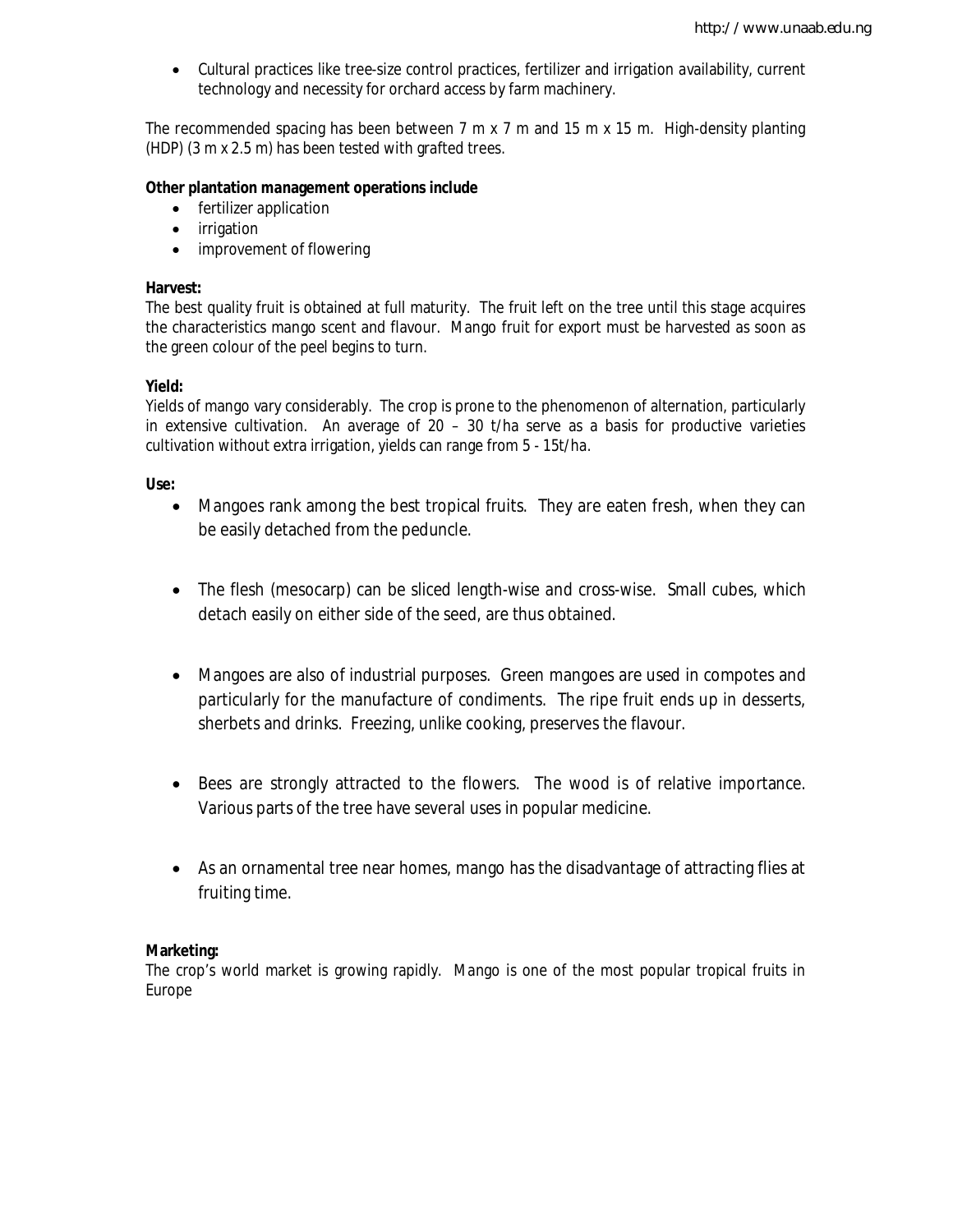## **GUAVA (***PSIDIUM GUAJAVA***, L.)**

## **INTRODUCTION:**

Guava belongs to the family *myrtaceae*, which has more than 80 genera and 3000 species, distributed throughout the tropics and subtropics, mostly in the Americas, Asia and Australia. Species range from tall trees to shrubs and woody creepers

Important genera and species:

There are four genera of interest because of their fruits:

- *Psidium*
- *Eugenia*
- *Syzygium*
- *Feijua*.

## **ECOLOGY:**

## **Soil**

Guava is adapted to a wide variety of soil types. The crop will thrive on shallow and infertile soils, although growth and production may be low with pH range from 5 to 7.

## **CLIMATE:**

## **Rainfall**

Guava performs best with abundant rainfall but 1000 – 2000 mm rainfall per year is optimal, although it tolerates drought. The ideal rainfall pattern for guava is monsoon .

## **Temperature**

Guava does best in warm areas with abundant moisture and it is cultivated from sea level to elevations exceeding 1500 m, if frost-free. The optimum temperature is between 23 $^0$ C and 28 $^0$ C.

## **Light**

Light saturation for this C3 plant is high, above 925 umol m $^{\text{2}}$  s $^{\text{2}}$  photosynthetic photon flux.

## **Photoperiod**

Guava has not shown any visible response to photoperiod

## **Wind**

Guava trees grafted on seedling rootstocks have tap roots that provide substantial anchorage. However trees from rooted cuttings are subjected to uprooting by strong winds within the first 3 years.

## **GENERAL CHARACTERISTICS:**

## **Tree**

Guava is shrub but under high moisture conditions, grows to a height of  $6 - 9$  m and spread to form a canopy. The trunk diameter is 30 cm or more.

## **Flowers**

Flowers are single or in clusters of 2 to 3 at the leaf axils of the current and preceding growth flushes.

## **Fruit**

Guava fruit is botanically a many seeded berry, ovoid, elongate or pear-shaped, with size varying from 2.5 to 10 cm in diameter.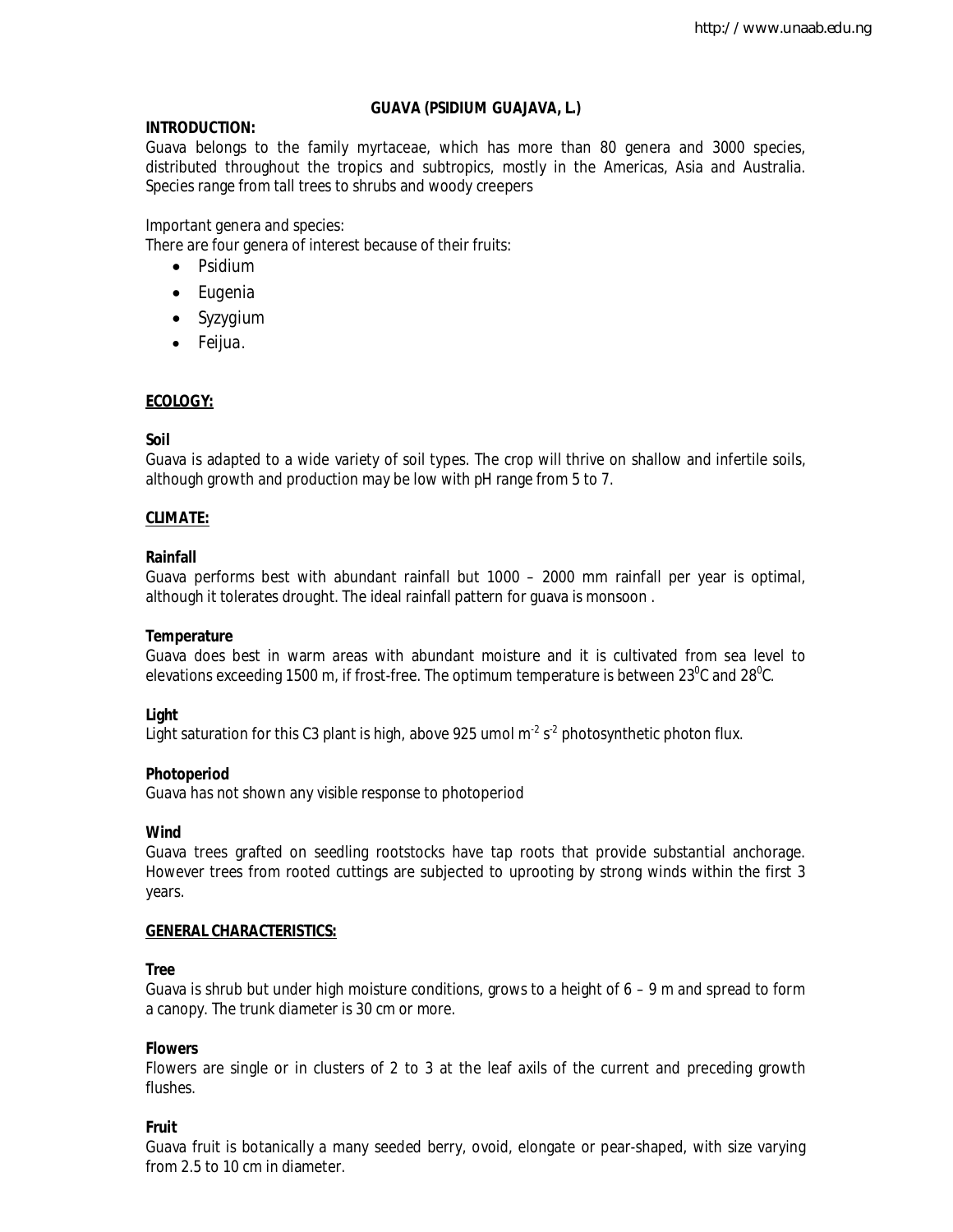## **PROPAGATION:**

#### **Sexual**

Seed germination is used to generate seedlings for improvement programmes on the crop or to produce rootstocks for grafting of desirable cultivars.

## **Asexual**

Polybags-grown seedlings may be budded or grafted when stem diameters are 12 – 20 mm, with higher diameter being especially suitable for budding. Budding is preferred to grafting techniques.

#### **Site selection:**

Thickly forested sites or sites with regrown forest or a cropped land being converted to guava plot. The site must not be water logged.

## **Field layout:**

This is done according the available technology

## **Field preparation**

Field preparation follows conventional method. Soil pH is best maintained between 5 and 7.

## **Transplanting and Plant Spacing**

Well-grown rooted cuttings (ramets) 6-8 months old can be transplanted into the field after hardening in the direct sun for several weeks. Generally the transplanting spacing is between 4.0 m x 6.0 m and 5.2 m x 7.6 m.

## **Irrigation**

Guavas thrive in areas with long dry periods and a wide range of rainfall. Adequate moisture is required during vegetative growth for optimum flowering and fruit development. Drip irrigation is being increasingly used in guava production to replenish the daily water loss. Fertigation is carried out in larger orchards.

#### **Pruning**

The objective of pruning is to open up the canopy in order to permit more sunlight which leads to more shoot production and increased yield. Pruning begins at the early stage of the plant growth.

## **Cycling**

Guava produces varying amount of fruit yield throughout the year in the tropics. Under natural conditions of drought and / or low temperatures followed by irrigation and warm temperatures, there is prolific flowering especially if the trees have shed their leaves.

#### **Weed control**

Weed control is crucial during the first 2-3 years of orchard establishment. Thereafter, the canopy of the trees provides adequate shade to minimize interference by weeds.

#### **Orchard protection**

Windbreaks are essential in a guava orchard meant for orchard markets.

#### **Yield**

Fruit yield depends on

- cultivar potential
- planting density
- weather conditions
- all other factors involved in orchard management especially for fruit cycling.

#### **Harvesting**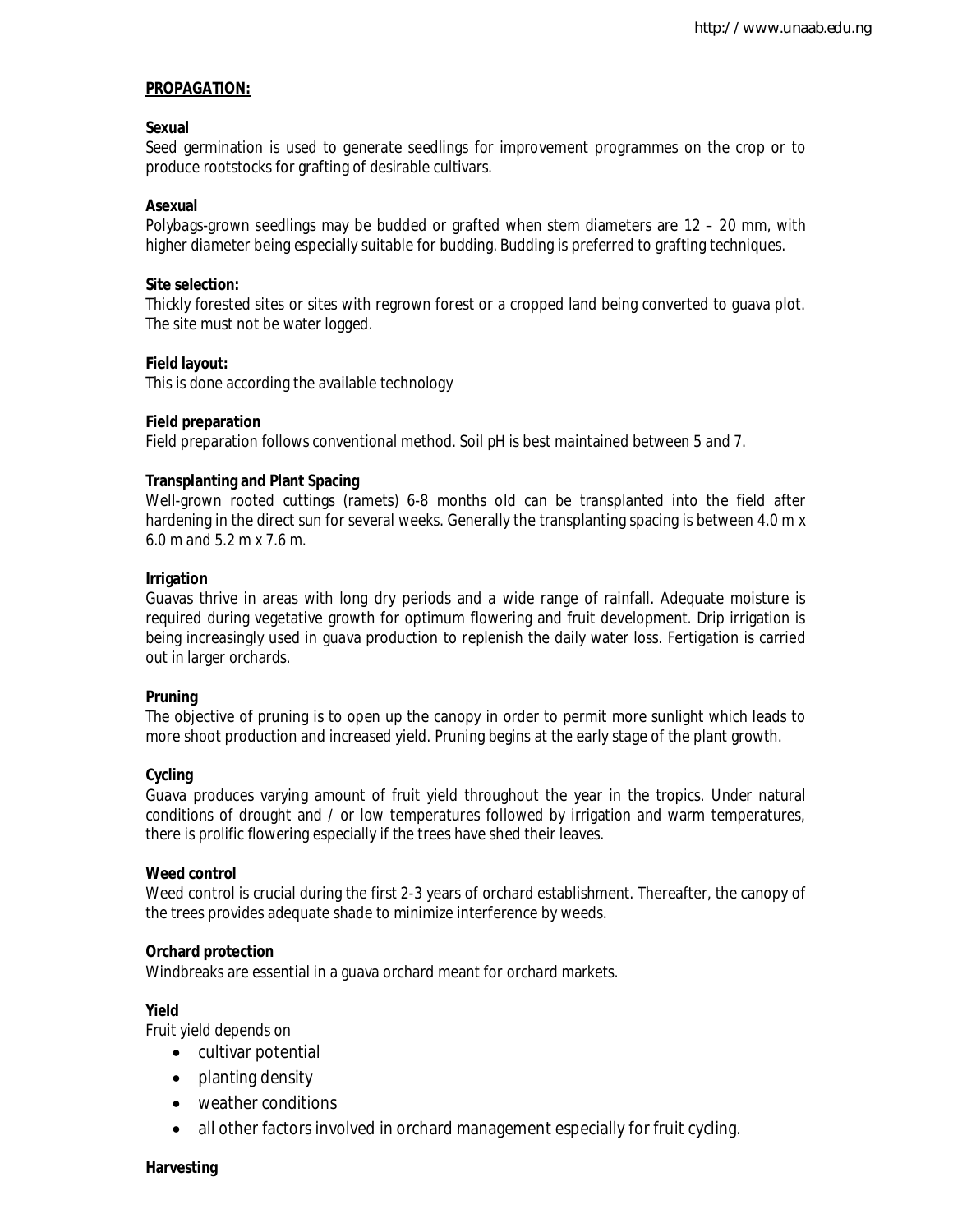For dessert guavas harvesting is done manually and carefully handled to avoid injury to the fruits.

#### **Grading;**

Grading in guava is size-based.

## **Packaging:**

The fruits are packed carefully in cartons for shipment/transportation to markets.

## **Marketing:**

Over-ripped, bruised, infested and infected fruits attract low market premium. They are therefore culled rather than allowing them to fall and become sources of infection/infestation in the orchard especially the fruit flies.

## **Postharvest treatment**

Guava is generally grown for processing, but in areas free from fruit flies or where fruit bagging is practised, low-acid cultivars can be grown for fresh consumption.

## **Utilization**

Guava is widely grown throughout the tropics and subtropics and is either consumed fresh or processed. India and Mexico are by far, the largest producers of guava in the world. Guava is an excellent source of ascorbic acid (in the skin), pectin (in the flesh), dietary fiber, vitamin A and Ca.

## **VITICULTURE (GRAPE (***Vitis vinifera***, L.))**

The **science, practice** and **study of grapes and/or vineyard production** is known as viticulture.

The history of viticulture is closely related to the history of wine with evidence of man cultivating wild grapes to make wine as far back as Neolithic period. The earliest domestication of **grape (***Vitis vinifera***, L.)** occurred in the area of modern day Georgia, Near East. This domestication favoured the hermaphroditic members of *Vitis vinifera* species against the barren male vines and female vines which were dependent on having a nearby male vine to pollinate them. With its ability to pollinate itself overtime, the hermaphroditic vines were able to sire offspring that was consistently hermaphroditic. Therefore, grape production became an important component of the world economy around 3000 BC and 2000 BC.

## **VINE CULTIVATION**

The vast majority of the world's wine producing regions are found between  $50^{\circ}$  and  $30^{\circ}$  north and south of the equator.

## **Climate categorization in viticulture / Climatic Types of the Viticultural Regions**

In viticulture, the climates of wine regions are categorized based on overall characteristics of the area's climate during the growing seasons. While variations in macroclimate are acknowledged, the climates of most wine / viticultural regions are categorized as being part of

- **Mediterranean climates**
- **Maritime climates**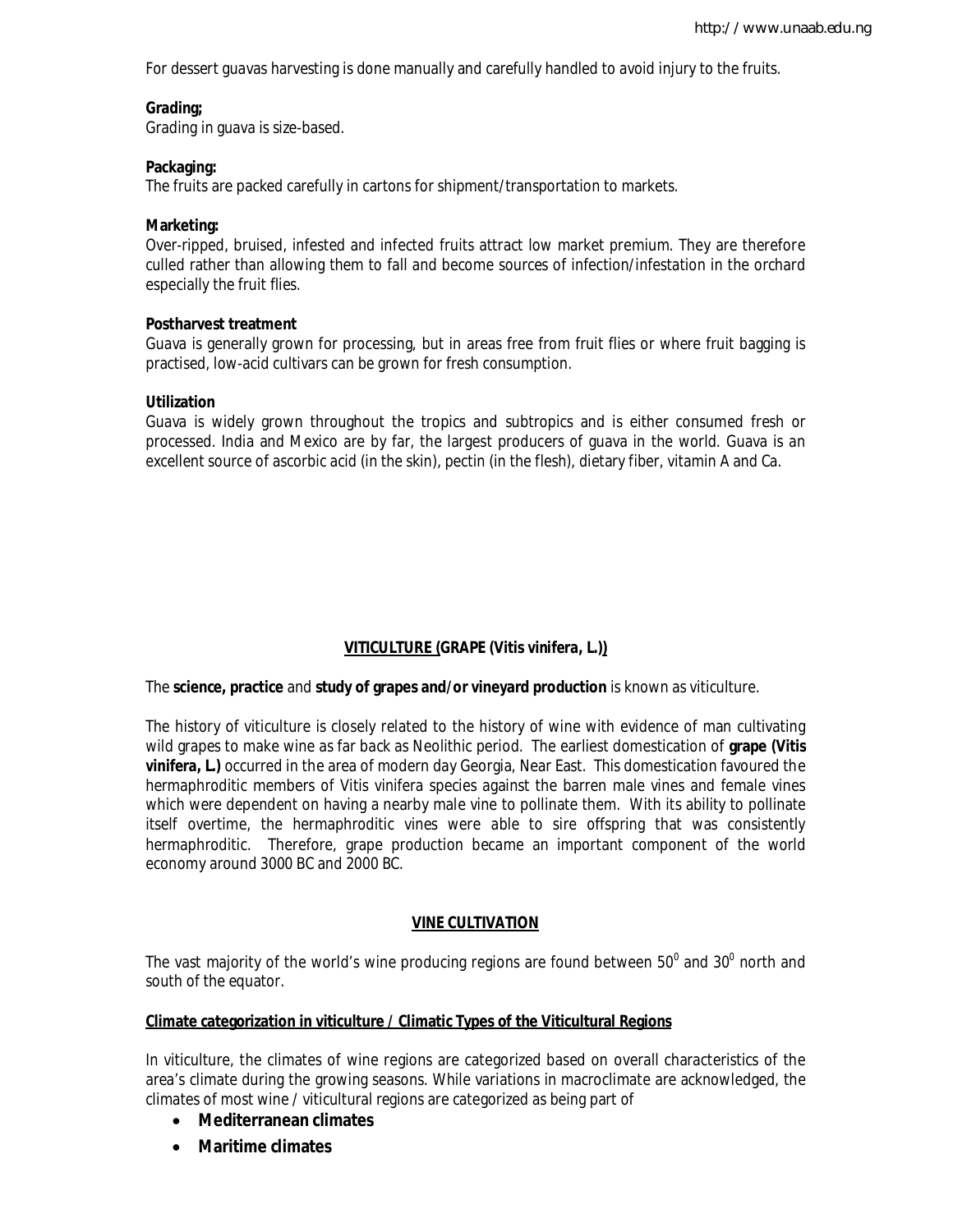## **Continental climates.**

#### **Influence of climates on viticulture**

Before establishing whether or not viticulture is sustainable in an area, the climate of the area goes a long way in influencing the type of grape varieties cultivable in the region and viticultural practices that will be used. Such climatic conditions include

- **Temperature**
- **Rainfall**

## **CULTIVATION OF GRAPES (***VITIS VINIFERA***)**

Varieties grown: *Vitis vinifera***,** is the most widely cultivated variety but susceptible to Phylloxera infestation. Thus, *V. vinifera* is grafted on *V. labrusca* which is resistant to Phylloxera infestation.

## **Soil requirement:**

Grapevines for quality wine production generally, do best on freely draining, low-fertility soils. **VINE MANAGEMENT**

Good wine starts from the vineyard. It is the grower's job to deliever a quality crop to the wine maker. The growers must match a grape variety to its site and manage its growth through the seasons.

## **Planting and Training vines:**

Growing vines need some form of support to hold them above the ground and to maximize sunlight on their leaves. They are therefore, trained onto a wire trellis system attached to posts erected in the ground.

#### **Pruning:**

If grapes are not pruned each year, they develop many unproductive shoots and soon become a tangled mess of leaves and stems. At least 90% of the previous season's growth is removed each winter (when vines are dormant).

#### **Harvest:**

As grapes ripe, their sugar levels increase and acid levels decrease. This fruit is ready for harvest when its sugar levels are between 20% and 24%.

#### **Insects and disease pests of vines**

#### **Phylloxera:**

The main insect pest of grapes is phylloxera (*Dactulosphaira vitifoliae*), a tiny aphid that sucks sap from vine roots. Within a few years of infestation, the vine declines in plant vigour, losing leaves and producing reduced crop yield.

#### **Mealy bugs:**

These are also sap-sucking insects and they also reduce the vine plant growth vigour. Besides, they transmit **leaf-roll** viruses from vineyards to vineyards.

Other pests of grapes include **Birds** and **Rabbits** and fungal infections which include **powdery mildew** and **downy mildew**

#### **Marketing:**

Grapes are either marketed as fruits or processed into wine. Wine production is the most important use of grapes. Wine can be shelved for a longer perod compared to grape fruits.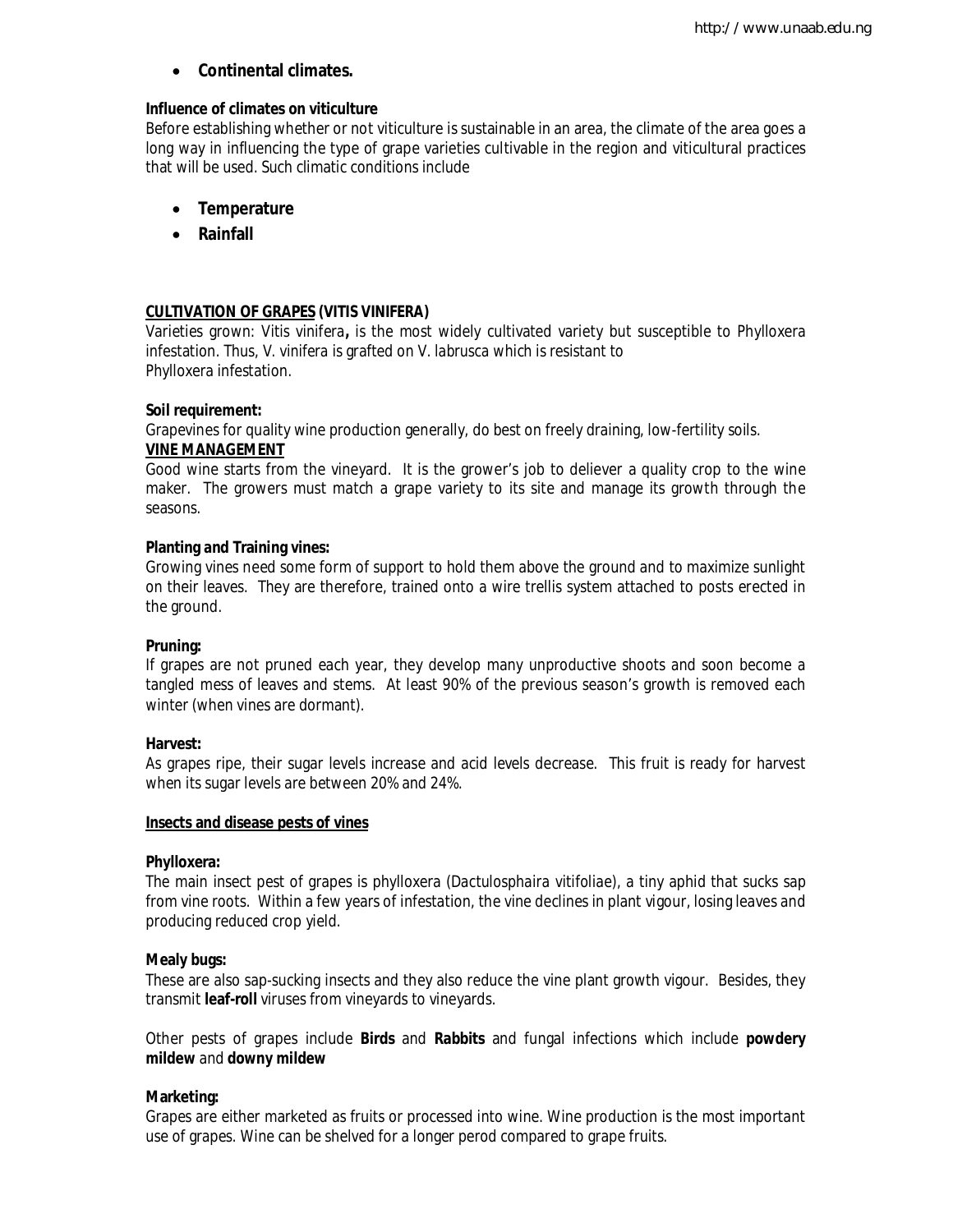## **DATE PALM** (*Phoenix dactylifera*, L.)

#### **ORIGIN**

The exact origin of date palm is not known. However, it is certain that date palm was cultivated as early as 4000 BC, since it was used for construction of the temple of moon god near Ur in Mesopotamia (now southern Iraq).

*P. canariensis* (Canary palm) *P. dactylifera* are not an edible date, but is very good as an ornamental plant.

#### **Botanical Description**

#### **Root system:**

It is a monocot plant, thus no tap-root. Instead the plant has fibrous roots that are fasciculated. Secondary roots appear on the primary roots and develop directly from the seed.

**The trunk / stem**: The date palm trunk or stem or stipe is vertical, cylindrical and columnar of the same girth all the way up. The girth does not increase once the canopy has fully developed.

**The leaves:** Depending on variety, age of a palm and environmental conditions, leaves of a date palm are 3 to 6 m long (4 m average) and have a normal life of 3 to 7 years. An adult date palm has approximately 100 to 125 green leaves with an annual formation of 10 to 26 new leaves.

**Fibre, spines and leaflets:** The base of the frond is a sheath encircling the palm. This sheath consists of white connective tissue ramified by vascular bundles.

Spines, also called thorns, vary from a few cm to 24 cm in length and from a few mm to 1 cm in thickness.

Leaflets or pinnae are between 120 to 240 per frond, entirely lanceolate, folded longitudinally and oblically attached to the petiole.

**Reproductive organs:** Date palm is a dioecious species with male and female flowers being produced in clusters on separate palms.

**Seed:** As with the fruit, seed characteristics vary according to variety, environment and growing conditions. A seed's weight could range from less than  $0.5$  g to about 4 g, in length from about 12 to 36 mm and in breadth from 6 to 13 mm.

## **GEOGRAPHICAL DISTRIBUTION OF DATE PALM**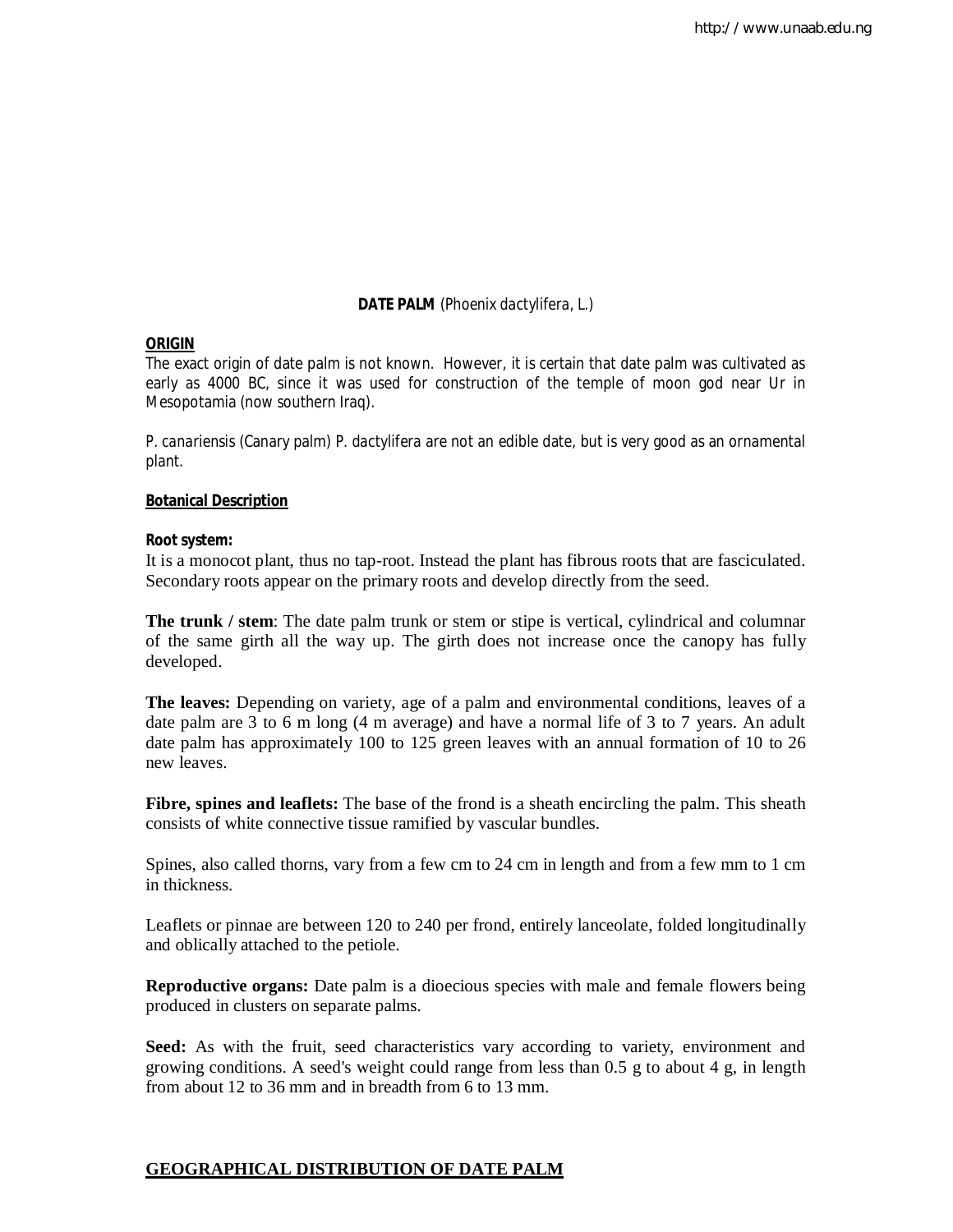Date palm is found in both the Old World (Near East and North Africa) and the New World (American continent) where dates are grown commercially in large quantities. The date belt stretches from the Indus Valley in the east to the Atlantic Ocean in the west. In order to have a clear picture on the geographical distribution of date palm, it is worth looking at it from the following aspects:

- (i) Distribution according to latitude,
- (ii) Distribution according to altitude,
- (iii) Number of date palms in the world.

#### **NUTRITIONAL VALUE DATE:**

Dates are very nutritious, assimilative and energy producing. With the present uncertainty in the world food supply and the expected increase in demand, the date palm could be a good source of food of high nutritional value. In fact, date fruit is rich in nutrients, and due to its dietetic values it has always been held in high esteem by people. Compared to other fruits and foods (apricot: 520 calories/kg; banana: 970 calories/kg; orange: 480 calories/kg; cooked rice: 1,800 calories/kg; wheat bread: 2,295 calories/kg; meat (without fat): 2,245 calories/kg, dates give more than 3,000 calories per kilogram.

#### **CLIMATIC REQUIREMENTS OF DATE PALM**

**Temperature requirements:** Date palm is cultivated in arid and semi-arid regions which are characterized by long and hot summers.

**Rain effect:** Date palm culture has mostly been developed in areas with winter rainfall which does not cause harm to the date fruits.

**Air relative humidity:** In fact, the date palm eco-system is mostly of an arid nature where air relative humidity has a large influence.

**Wind:** Compared to other plant species, the date palm shows no damage under windy conditions.

Light: The growth of a date palm is inhibited by light rays at the violet and yellow ends of the spectrum

#### **PROPAGATION OF DATE PALM**

There are three techniques to propagate date palm:

- **Seed propagation,**
- **Offshoot propagation (traditional methods),**
- **Tissue culture techniques.**

**Seed Propagation:** Seed propagation, also called sexual propagation, although useful for improvement purposes, is not a proper method of date palm propagation.

**Offshoot propagation:** Offshoot propagation, also called asexual or vegetative propagation is a preferable technique.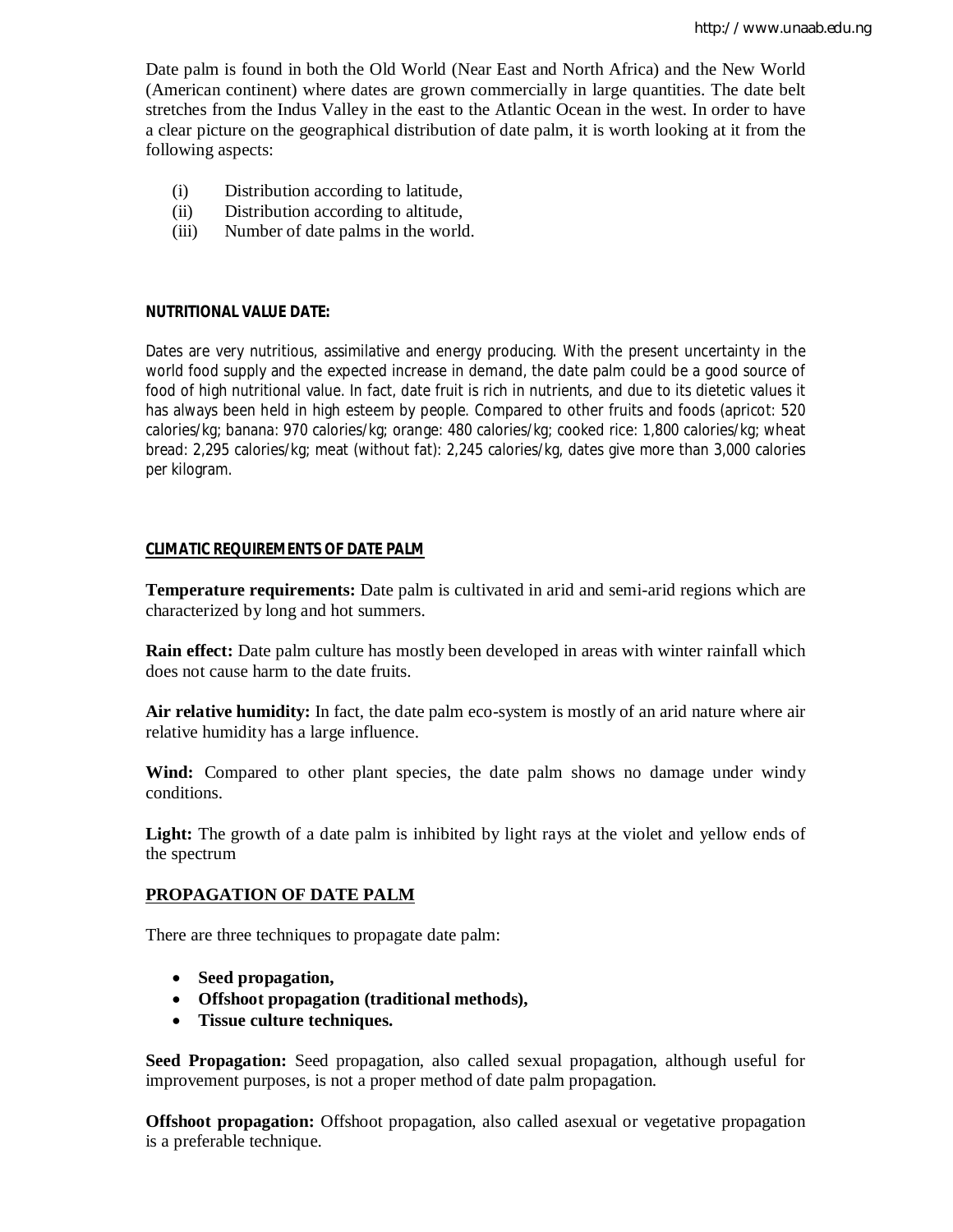**Tissue culture:** The application of tissue culture techniques for date palm, also called *in vitro* propagation.

**Nursery operations and Management of date palm plant:** Transplanting of date should be done properly with no disturbance to the root system.

## **LAND PREPARATION FOR DATE PLANTATION ESTABLISHMENT**

When establishing a new date plantation, certain actions need to be implemented to ensure the long term success of the plantation. One of these actions involves the initial land preparation which should be done prior to transplanting of the plant material (offshoots or tissue culture-derived plants). Critical factors to consider during this planning exercise include the followings:

- Availability and quality of irrigation water
- Field selection
- Mechanical actions to be implemented
- Chemical needs for pre-plant soil improvement

**Planting operations:** This is probably the most critical phase in the establishment of a new date plantation. Mistakes at this point may lead to a poor survival rate of the transplants.

**Plant spacing**: This varies but, examples include,  $10 \text{ m} \times 10 \text{ m}$  (100 palms/ha). It has, however, changed over time and a plant spacing of 9 m  $\times$  9 m (121 palms/ha) or 10 m  $\times$  8 m (125 palms/ha.

**Planting time:** The critical factor is to transplant the young tissue culture date palms or offshoots at that time of the year that will ensure a good survival rate and proper establishment before the beginning of a "hard" season.

**Transplanting stage: T**he best field survival rate, as well as early plant development, is obtained when the date tissue culture plantlets are transplanted at the four (4) plus pinnae leaf stage.

**Basin preparation:** Immediately after transplanting, a basin is prepared around the palm to prevent run-off and to ensure a sufficient supply of water to the plant. When using a micro irrigation system, it is recommended to have a basin of approximately 3 m in diameter and 20 to 30 cm deep.

**Mulching:** The benefits of organic material as mulching materials are immense.

**Irrigation:** Immediately after transplanting, the palm should be irrigated to limit transplant stress. Once the plantation is established, a frequent irrigation schedule is to be followed to allow sufficient water supply to the young date palm.

**Protection:** Tissue culture-derived plants and young offshoots should be protected from harsh climatic conditions (sun and wind during the first summer and cold the following winter) and against some animals (rabbits, etc.).